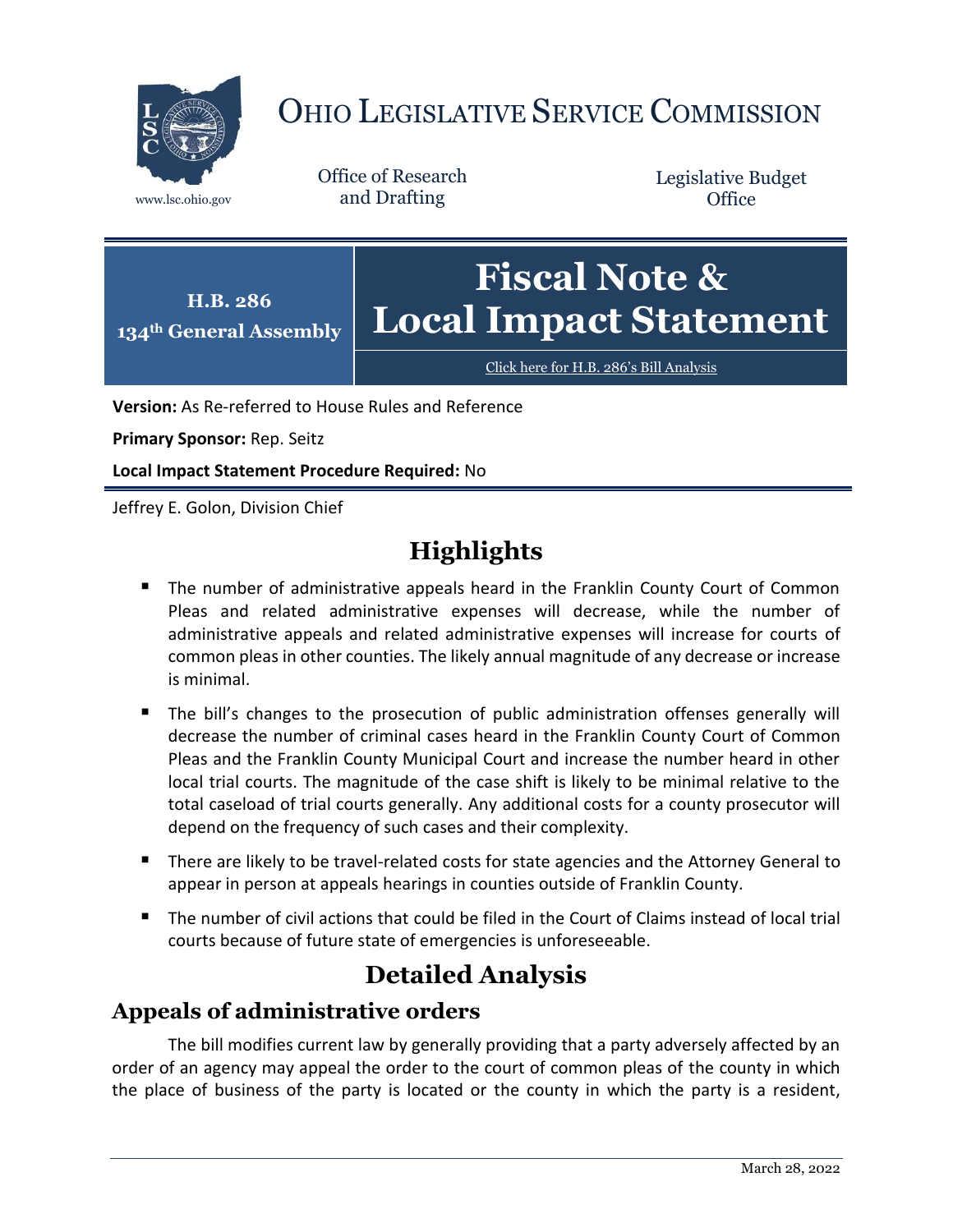eliminating current law that certain appeals must be made to the Franklin County Court of Common Pleas.<sup>1, 2</sup>

These changes will decrease the number of administrative appeals heard in the Franklin County Court of Common Pleas and increase the number heard in other courts of common pleas. The magnitude of the case shift is likely to be minimal relative to the total caseload of courts of common pleas generally.

There are likely to be increased costs for personnel of affected state agencies and the Attorney General to travel for in-person appeals hearings in counties outside of Franklin County. Any cost increases are dependent upon the volume of cases heard outside of Franklin County. Those costs could be minimized to the degree that the court has the capability to, and permits, video-conferencing rather than requiring that parties to the appeal appear in person.

#### **Venue in prosecution of offense against public administration**

The bill requires an offense against public administration to be prosecuted by the county prosecutor, regardless of offense level, and to be tried in the county of the offender's residence at the time of the offense. The bill defines an offense against public administration as any of the following:

- An offense committed by a state officer or a state employee in connection with the powers and duties of the officer's or employee's state office or state employment;
- An offense committed by a state officer or a state employee in connection with the powers and duties of the officer's or employee's state office or state employment or by a candidate for state office; or
- An offense committed in connection with a campaign for or the holding of any state office or in connection with an election on a proposed constitutional amendment, or any other proposition or issue submitted to voters.

Additionally, the bill allows the alleged offender to file a motion to have the case prosecuted in the county in which the conduct allegedly occurred and allows a prosecuting attorney to recuse self for good cause. If the prosecuting attorney does recuse, the bill requires the attorney to be replaced by a prosecuting attorney from another county, appointed by the judges of the court of appeals located in the county served by the recused prosecuting attorney.

These changes will decrease the number of criminal cases heard in the Franklin County Court of Common Pleas and the Franklin County Municipal Court and will increase the number heard in other criminal courts. The magnitude of the case shift is likely to be minimal relative to the total caseload of trial courts generally. Any additional costs for a county prosecutor will depend on the frequency of such cases and their complexity. It is unclear, in the case of a self-recusal, as to whether a county prosecuting attorney appointed from another county would be eligible for cost reimbursement, and by whom.

 $\overline{a}$ 

 $<sup>1</sup>$  See the LSC bill analysis for a complete list of agencies and appeals.</sup>

<sup>&</sup>lt;sup>2</sup> Current law, unchanged by the bill, allows any party appealing an order of an agency that is not a resident of and has no place of business in Ohio to appeal to the Franklin County Court of Common Pleas.